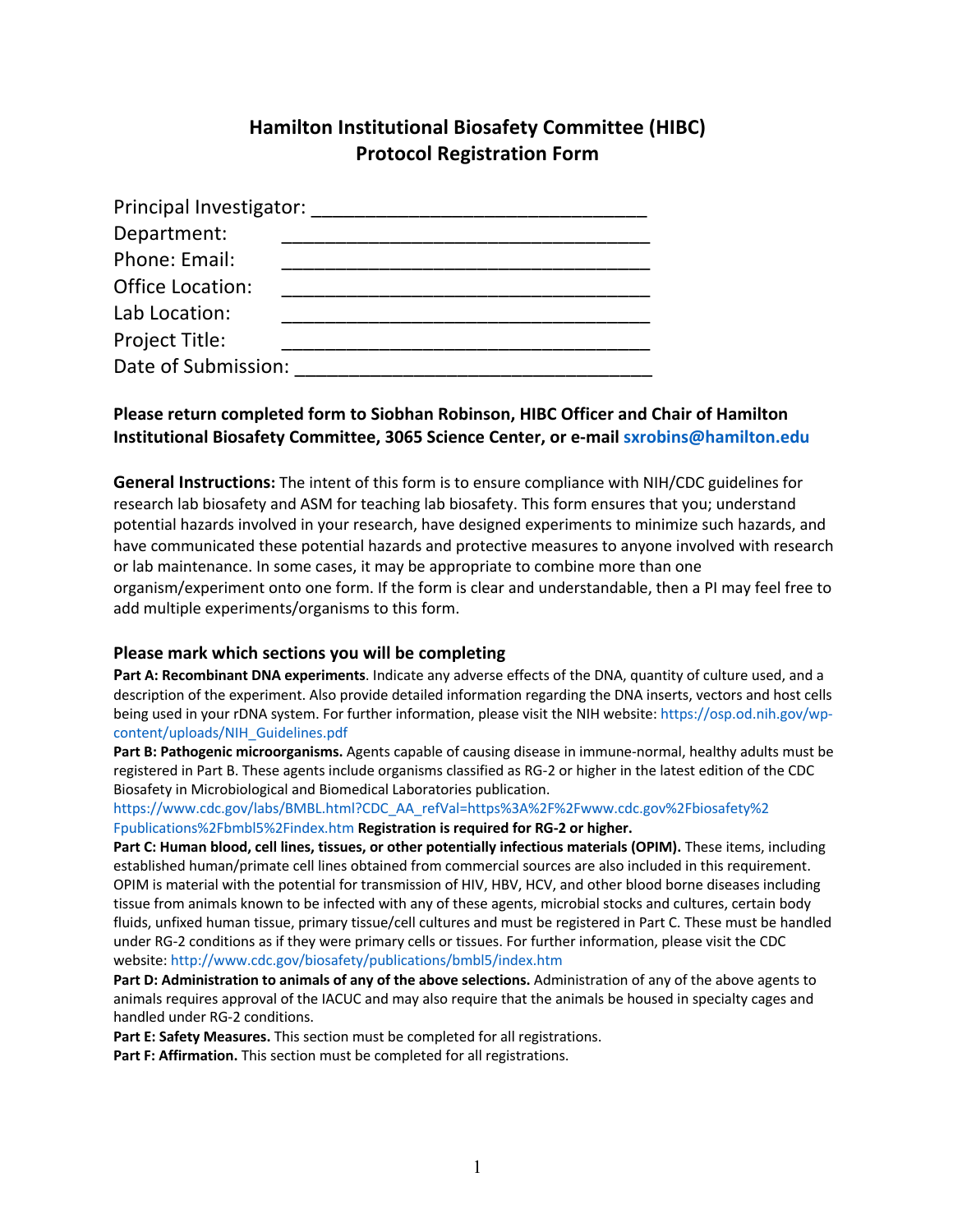# **Part A: Recombinant DNA: Please identify the type of experiment described in this registration for by checking the appropriate category in column E.**

| А                                                                 | B            | $\overline{C}$ | D             | Е            |
|-------------------------------------------------------------------|--------------|----------------|---------------|--------------|
|                                                                   |              |                |               |              |
| If your experiment involves:                                      | Registration | Registration   | IBC must      | Experiment   |
|                                                                   | w/NIH        | w/ IBC         | receive       | described on |
|                                                                   | required?    | required?      | registration: | this form    |
|                                                                   |              |                |               | involves:    |
| Cloning of DNA encoding toxin molecules lethal                    | Yes          | Yes            | Prior to      |              |
| to vertebrates at an $LD_{50}$ of less than 100ng/kg              |              |                | initiation    |              |
| Human gene therapy                                                | Yes          | Yes            | Prior to      |              |
|                                                                   |              |                | initiation    |              |
| Transfer of drug resistance to an organism not                    | Yes          | Yes            | Prior to      |              |
| known to naturally acquire that trait, if such an                 |              |                | initiation    |              |
| acquisition could compromise ability to control                   |              |                |               |              |
| the disease in humans, veterinary medicine, or                    |              |                |               |              |
| agriculture                                                       |              |                |               |              |
| RG 2, 3, or 4 agents as host-vector systems                       | No           | Yes            | Prior to      |              |
|                                                                   |              |                | initiation    |              |
| Cloning of DNA from RG 2, 3, or 4                                 | No           | Yes            | Prior to      |              |
| microorganisms into nonpathogenic prokaryotic                     |              |                | initiation    |              |
| or lower eukaryotic host-vector systems                           |              |                |               |              |
| Use of infectious DNA or RNA viruses or                           | No           | Yes            | Prior to      |              |
| defective DNA or RNA viruses in the presence of                   |              |                | initiation    |              |
| helper virus in tissue culture systems                            |              |                |               |              |
| Use of transgenic animals at RG-2 or above                        | No           | Yes            | Prior to      |              |
|                                                                   |              |                | initiation    |              |
| Use of viable rDNA modified microorganisms                        | No           | Yes            | Prior to      |              |
| involving whole animals or whole plants                           |              |                | initiation    |              |
| Administration of rDNA to animals or plants                       | No           | Yes            | Prior to      |              |
|                                                                   |              |                | initiation    |              |
| More than 10L of culture                                          | No           | Yes            | Prior to      |              |
|                                                                   |              |                | initiation    |              |
| Propagation and maintenance in tissue culture of                  | No           | Yes            | At initiation |              |
| rDNA containing $\langle 2/3 \rangle$ of the genome of any        |              |                |               |              |
| eukaryotic virus in the demonstrable absence of                   |              |                |               |              |
| helper virus or a virus that has been shown to be                 |              |                |               |              |
| non-replicating                                                   |              |                |               |              |
| Propagation and maintenance in tissue culture of                  | No           | Yes            | At initiation |              |
| rDNA containing a virus that has been shown to                    |              |                |               |              |
| be non-replicating                                                |              |                |               |              |
| Formation of rDNA containing no more than 2/3                     | No           | Yes            | At initiation |              |
| of the genome of any eukaryotic virus                             |              |                |               |              |
| Use of transgenic animals at RG-1                                 | No           | No             | n/a           |              |
| rDNA not in an organism or virus                                  | No           | No             | n/a           |              |
|                                                                   |              |                |               |              |
| DNA segments from a single non-chromosomal<br>or viral DNA source | No           | No             | n/a           |              |
|                                                                   |              |                |               |              |
| DNA entirely from a prokaryotic host when                         | No           | No             | n/a           |              |
| propagated only in that host                                      |              |                |               |              |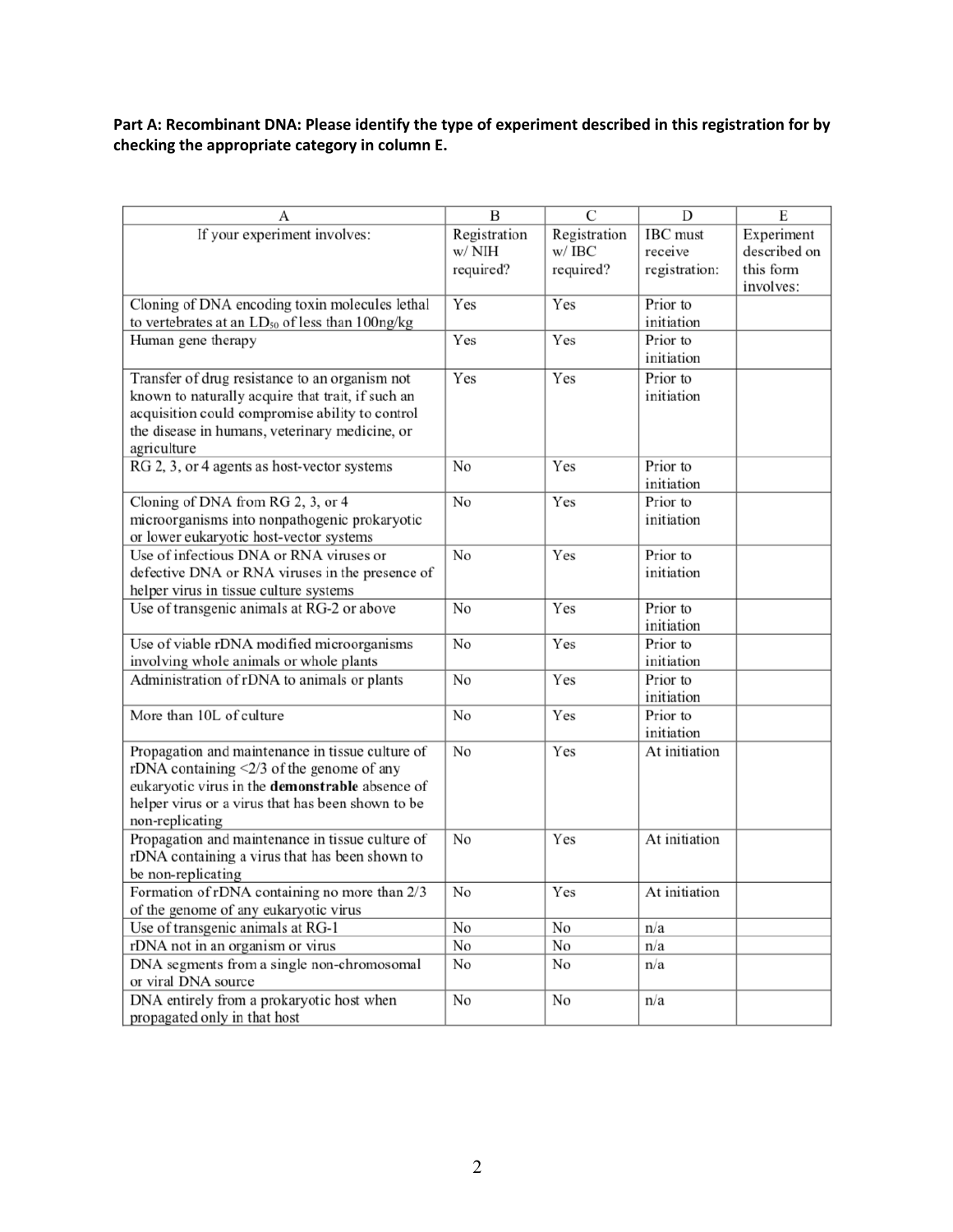| DNA entirely from a prokaryotic host when            | No | No | n/a |  |
|------------------------------------------------------|----|----|-----|--|
| transferred to another host by well-established      |    |    |     |  |
| physiological means                                  |    |    |     |  |
| DNA from a eukaryotic host when propagated           | No | No | n/a |  |
| only in that host or a closely related strain of the |    |    |     |  |
| same species                                         |    |    |     |  |
| DNA segments from different species that             | No | No | n/a |  |
| exchange DNA by known physiological processes        |    |    |     |  |

#### **Please complete the following section to describe your experiment:**

1. Does the donor rDNA, RNA, cDNA source or its vector have any recognized or anticipated pathogenic, toxigenic, or viral potential for animals, plants, or humans?

- A. If yes, explain
- B. If no, please provide a supporting reference
- 2. Quantity of material to be used
	- $A. < 1L$
	- B. 1-10L
	- C. >10L
- 3. Location (building name/room number) where rDNA research is to be conducted.
- 4. Specify the source and nature of the DNA sequence(s) to be inserted (genus, species, gene name):
- 5. Will the inserted gene(s) be expressed?

A. If so, what are the gene product effects? Specifically identify any toxicity, physiological activity, allerginicity, oncogenic potential, or ability to alter the cell cycle:

- 6. Describe the virus, phage, and/or plasmid used for constructing your recombinants: C. If possible, provide a diagram or map illustrating the construct. If appropriate, include Entrez Gene nomenclature (http://www.ncbi.nlm.nih.gov/entrez/query.fcgi?db=gene)
- 7. Identify host cell(s) or packaging cell line in which recombinant vector will be amplified.
- 8. Is the vector replication competent?
- 9. Are any viral components or sequences present? A. If yes, specify the nature of the viral components:
- 10. Does the insert contain >2/3 of a eukaryotic viral genome?
- 11. Is helper virus used? A. Specify type:
- 12. Is it a retrovirus?
- 13. What cells, tissues, animals, humans, insects, or plants will be exposed to the recombinant?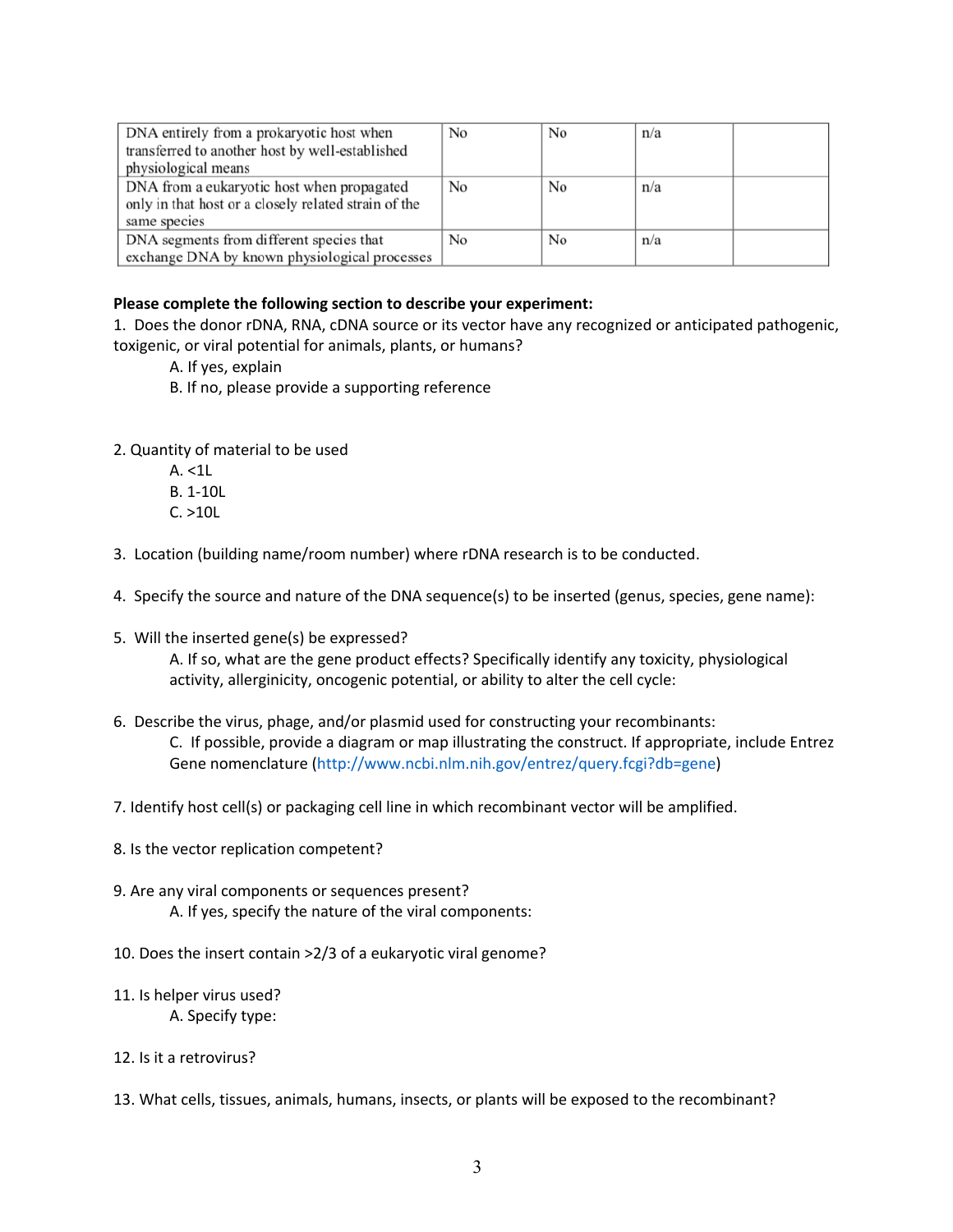### 14. Will you work with transgenic animals?

## 15. Will human subjects be exposed to rDNA?

16. Please provide a brief description of proposed research, providing enough information to describe specific aims. Please use additional paper if necessary: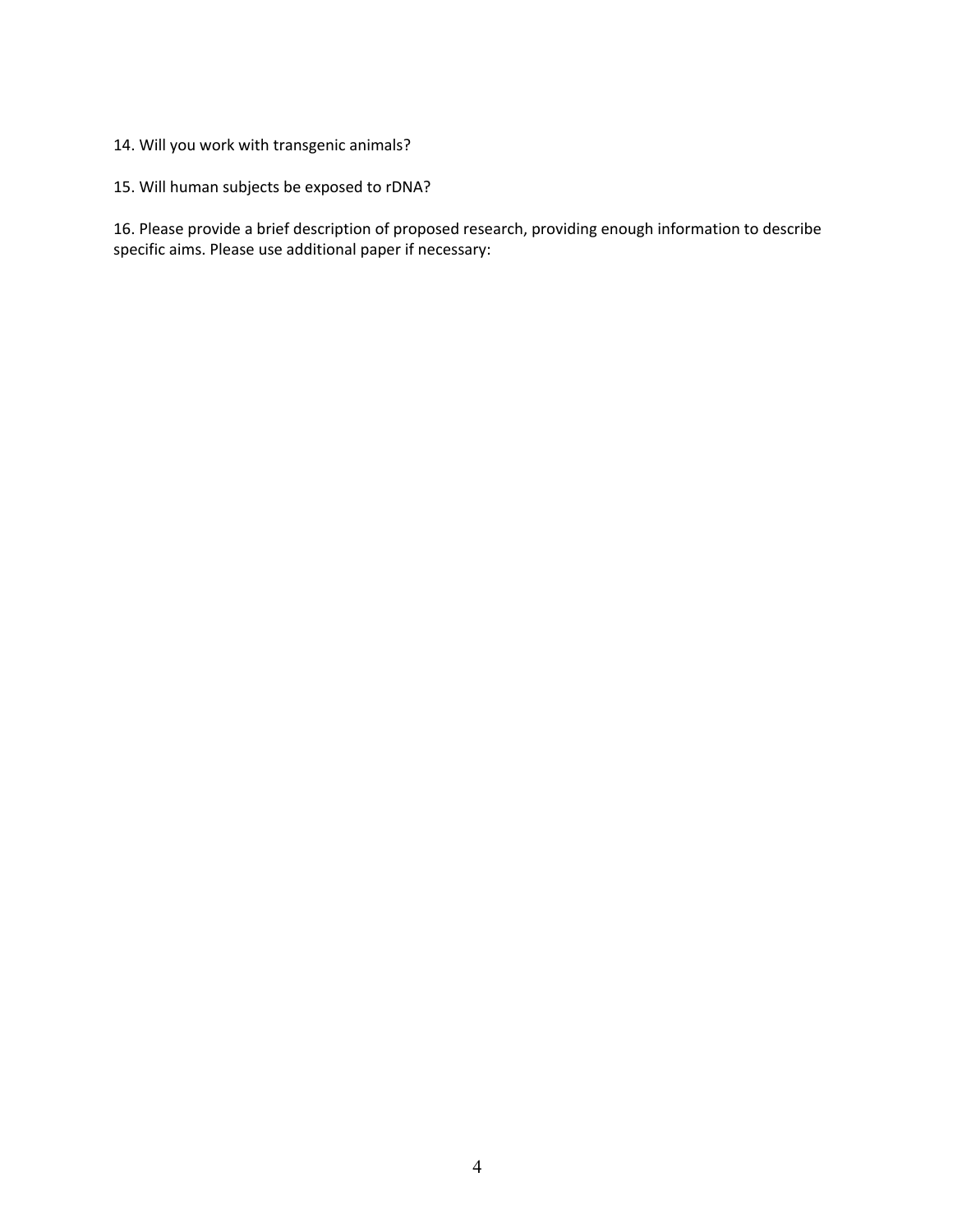#### **Part B: Pathogenic Microorganisms**

- 1. Name of organism (genus, species, strain description) : A. Is the organism attenuated?
- 2. Is a toxin produced? A. Will you be working with the toxin?
- 3. Is drug resistance expressed? A. If so, indicate to which drugs:
- 4. Where (building, room number) is the organism stored?
	- A. Are biohazard warning labels in use?
- 5. Is a stock culture prepared? If so, indicate:
	- A. Total volume of stock culture
	- B. Volume aliquoted per individual vial
	- C. Concentration /ml individual vial
	- D. Maximum volume used in an experiment
- 6. Is organism inactivated prior to use? a. Specific method:
- 7. Do you concentrate the organism in your protocol?
	- A. Specific method:
		- i. Centrifugation ii. Precipitation iii. Filtration iv. Other:

8. Does the laboratory work with human blood or blood products, unfixed human tissue, or human or other primate cells? If yes, complete Part C below.

- 9. Are cultures, stocks, and contaminated items decontaminated prior to disposal?
	- A. Method:

i. Autoclave ii. Chemical disinfectant iii. Other (describe):

10. Please provide a brief description of proposed research, providing enough information to describe specific aims. Use additional paper if necessary: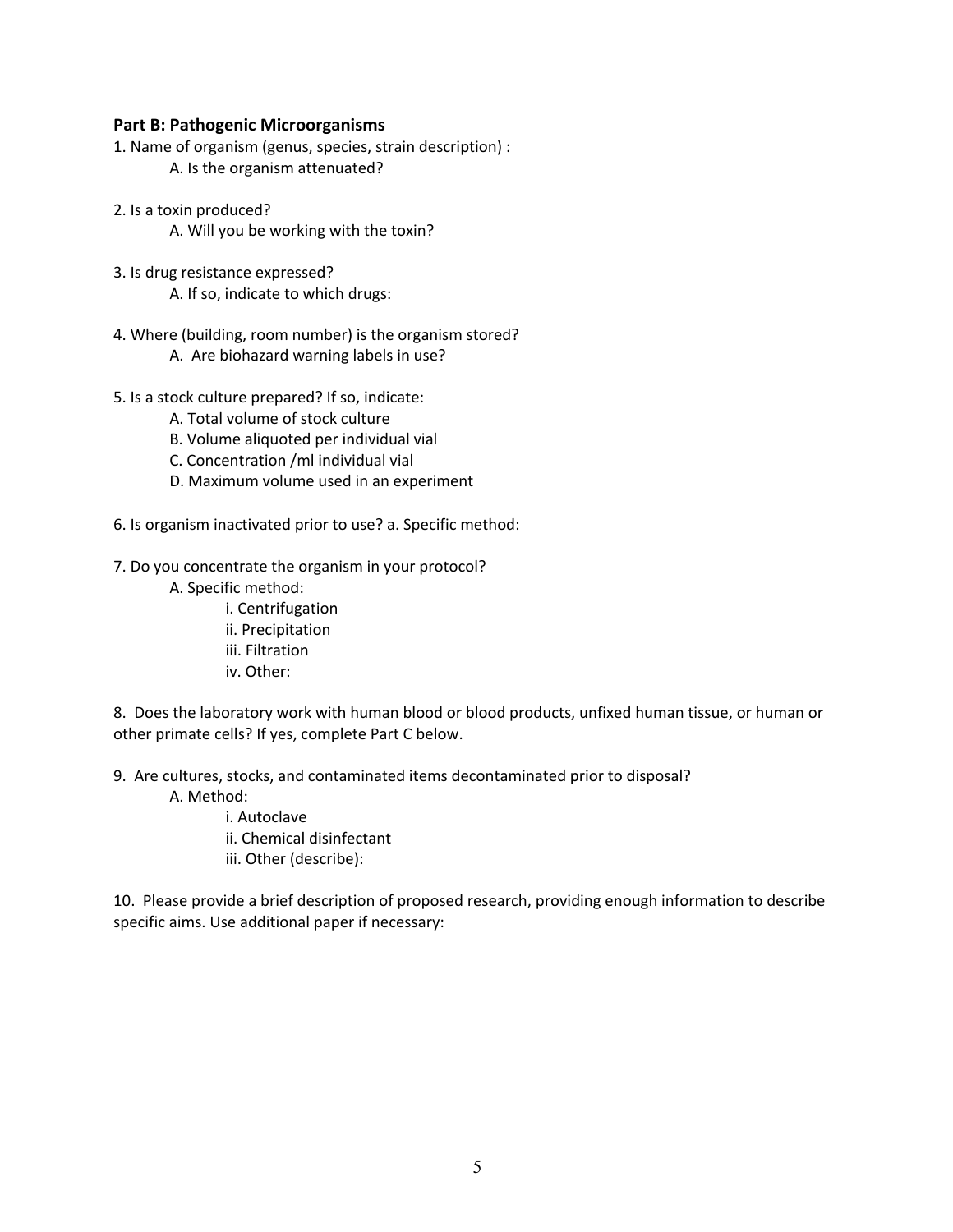### **C: Human Cells and Tissues**

Include in the following table any established human or primate ATCC cell lines and any other potentially infectious materials:

|   | <u>.</u> | <u>.</u> |
|---|----------|----------|
|   |          |          |
|   | <u>.</u> | v.       |
|   |          |          |
| - | v.       | , .      |
|   |          |          |

1. Please provide a brief description of proposed research, providing enough information to describe specific aims. Use additional paper if necessary: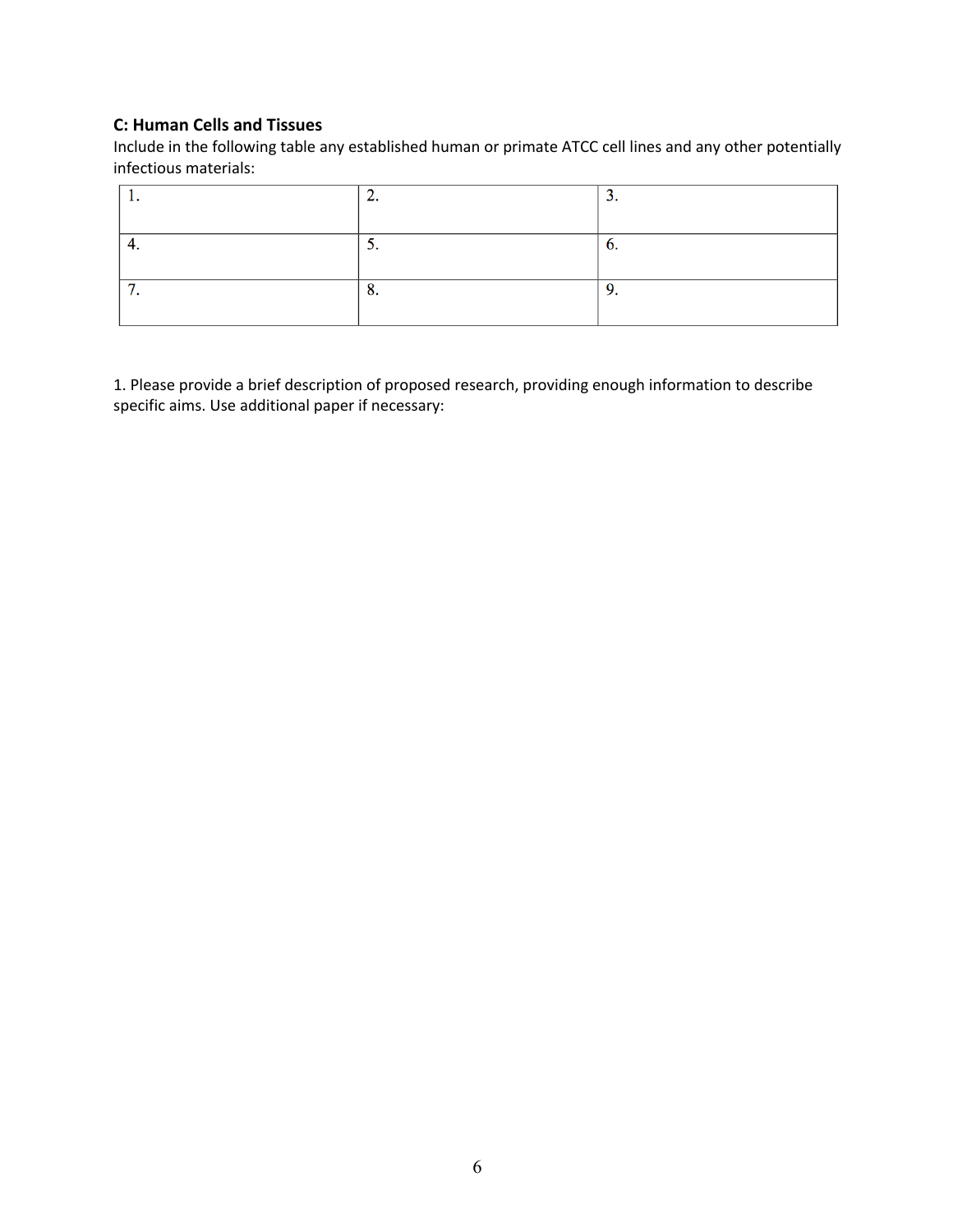#### **Part D: Animal Use**

Will biohazardous materials listed above be administered to animals? **If YES, complete the following section. If NO, go to part E for non-animal work safety concerns** 

- 1. What species will be exposed?
- 2. State the Institutional Animal Care and Use Committee active or pending IACUC Protocol number:
- 3. State the maximum volume and concentration to be administered per animal:
- 4. State the maximum volume and concentration to be administered per experiment:

5. On a separate page, please provide a brief description of proposed research, providing enough information to describe specific aims:

- 6. Animal Risk Group (ARG) required:
- 7. Indicate proposed route of administration
	- A. Aerosol
	- B. Catheter or cannula
	- C. Intranasal
	- D. IV , IM, IP
	- E. Other (specify):

8. Will the animals be anaesthetized or tranquilized during administration?

9. Is the agent(s) an animal pathogen? \_\_\_\_\_\_\_\_

- 10. Is the agent(s) a human pathogen? \_\_\_\_\_\_\_\_
- 11. Is the agent(s) transmitted from animal to animal?

12. Is the agent(s) transmitted from animal to human?

- 13. Will the agent(s) be inactivated prior to use in animals? \_\_\_\_\_\_\_
- 14. Will the animals be housed in micro-isolator cages? \_\_\_\_\_\_\_
- 15. Will there be any special procedures or containment needed? A. Describe any special requirements:
- 16. Will animal work be performed in a biosafety cabinet? \_\_\_\_\_\_\_\_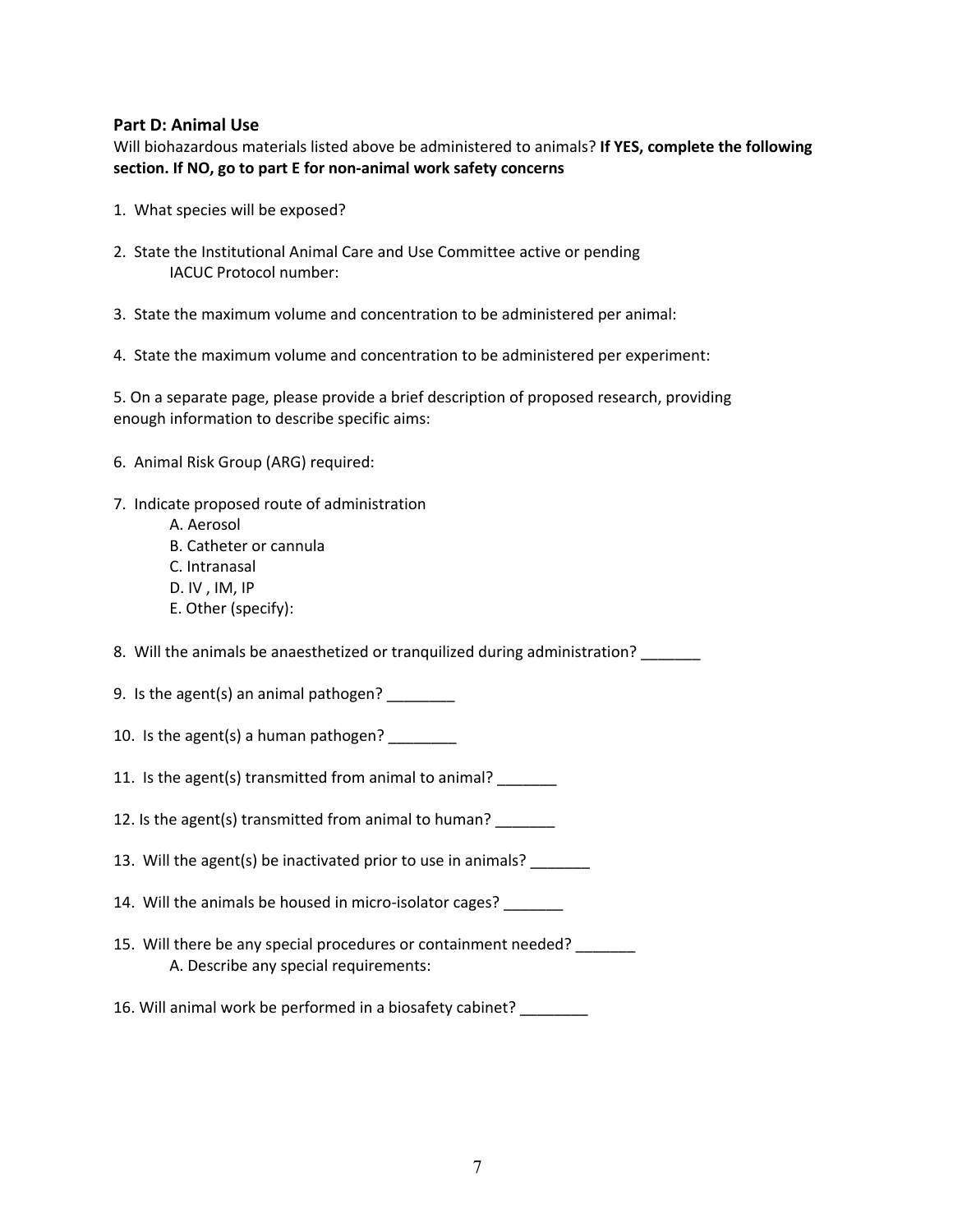### **Part E: Safety Measures**

- 1. Indicate any engineering controls used to prevent potential contamination
	- A. Containment suite (e.g. RG-2)
	- B. Biocontainment animal housing (if applicable)
	- C. Class II biological safety cabinet
	- D. Centrifuge safety cups
	- E. Other (please specify):
- 2. Sharps used at RG-2 and above should be minimized
	- A. Will syringes, scalpels, glass, or other sharps be used?

B. Has the research protocol been reviewed to eliminate or minimize the use of sharps where possible?

C. Are sharps with integrated safety devices/mechanisms available and used? If so, describe the devices(type, model, brand):

- 3. Indicate any Personal Protective Equipment (PPE) that will be required for your work
	- A. Lab coat
	- B. Safety glasses
	- C. Apron or rear fastening gown
	- D. Bonnet or other hair cover
	- E. Gloves (indicate type below)
- 4. Use the table below to indicate disinfectant methods per application:

|                             | Autoclave | 1/10<br>bleach<br>solution | Povidone/io<br>dine product | 70%<br>ethanol | Phenolic<br>product | Chlorine<br>dioxide<br>product | Quarternary<br>ammonium<br>product | Other:<br>Specify |
|-----------------------------|-----------|----------------------------|-----------------------------|----------------|---------------------|--------------------------------|------------------------------------|-------------------|
| Routine<br>spill<br>cleanup |           |                            |                             |                |                     |                                |                                    |                   |
| Solid<br>Waste              |           |                            |                             |                |                     |                                |                                    |                   |
| Liquid<br>Waste             |           |                            |                             |                |                     |                                |                                    |                   |
| Animal<br>Waste             |           |                            |                             |                |                     |                                |                                    |                   |
| Other:<br>Specify           |           |                            |                             |                |                     |                                |                                    |                   |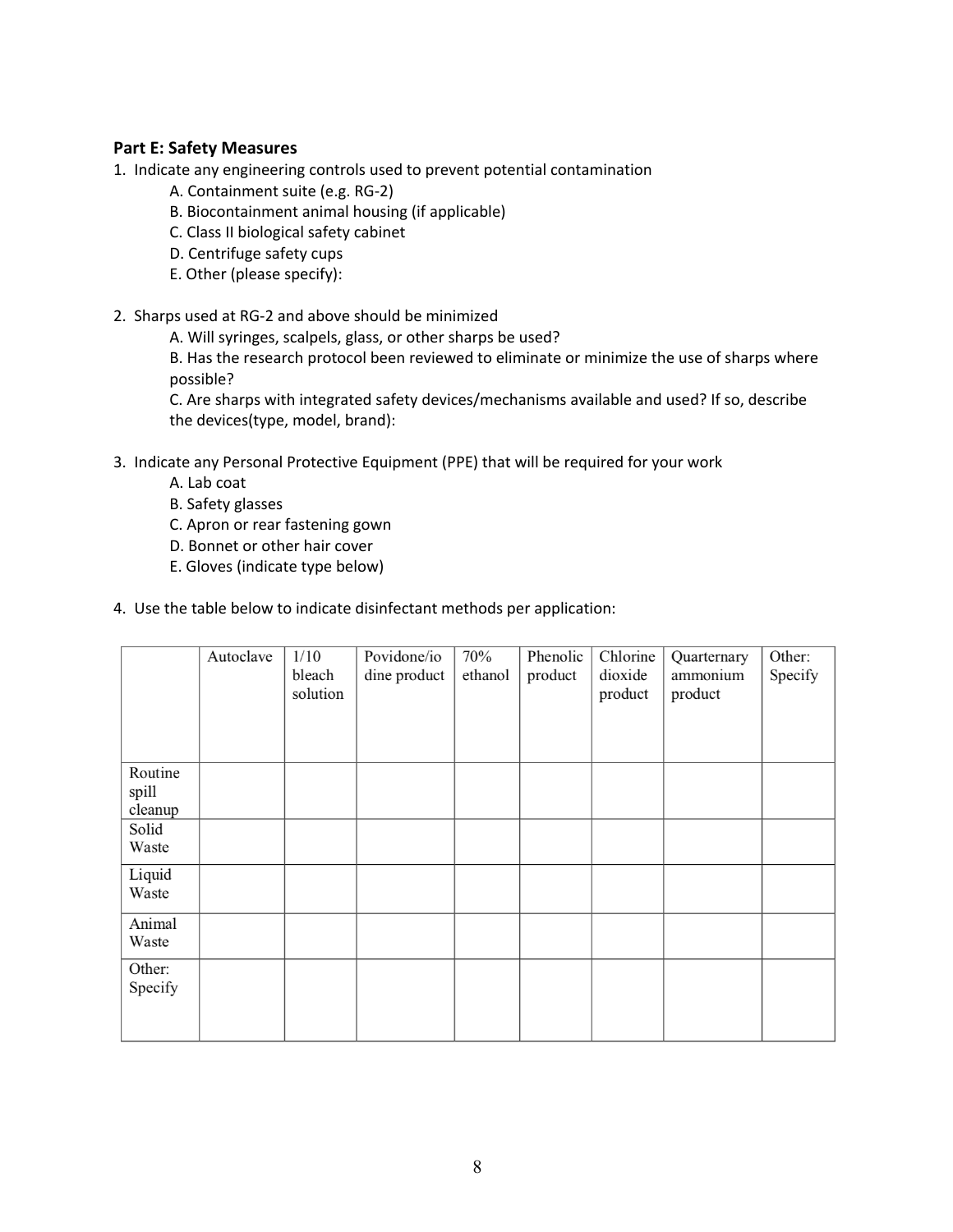5. PI's Assessment of Risk

A. What is the most serious adverse effect you can foresee as a result of this experiment?

B. How did you determine appropriate risk group for this procedure?

C. Please list the following information about your most recent literature search on the safety of the organisms, reagents, and experimental procedures used in this protocol

i. Date of most recent search:

ii. What database was used:

iii. What keywords were used:

iv. Please describe any pertinent safety or hazard analysis findings:

D. Is there any potential for this material to be contaminated with an organism requiring a higher risk group?

i. How would you determine if the material was contaminated with such an organism?

ii. Is your lab equipped to perform such an evaluation?

E. What was the source of this material (e.g. ATCC, colleague, other)? \_\_\_\_\_\_\_\_\_\_

i. Can the sender provide background information or quality control data on the material?

ii. Have you already obtained such documentation?

6. Medical surveillance (circle appropriate response)

A. Personnel have completed required safety training within the past year. (YES or NO)

B. Personnel have attended basic laboratory safety training. (YES or NO)

C. All personnel who are potentially exposed to blood, body fluids, or human cell lines have received Hepatitis B vaccine or have proven immunity. (YES or NO)

D. Additional vaccination is required for work on this project. Please specify:

E. Individuals at increased risk of susceptibility have contacted Occupational Health Services at MVHS Hospital or Hamilton College Student Health Services for counseling.

F. There is a known vaccine or therapy. Please specify: